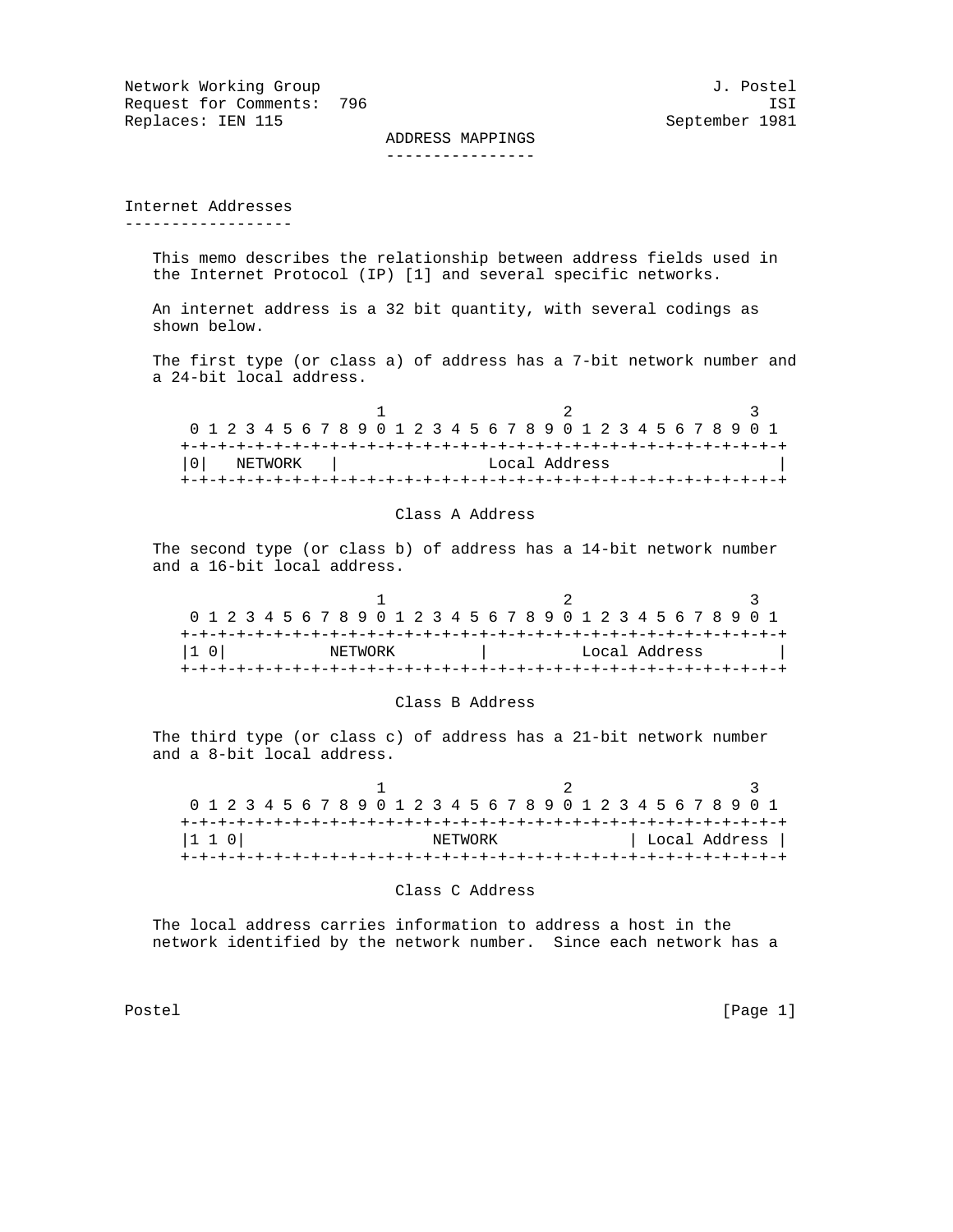particular address format and length, the following section describes the mapping between internet local addresses and the actual address format used in the particular network.

Internet to Local Net Address Mappings --------------------------------------

 The following transformations are used to convert internet addresses to local net addresses and vice versa:

 AUTODIN II ----------

> The AUTODIN II has 16 bit subscriber addresses which identify either a host or a terminal. These addresses may be assigned independent of location. The 16 bit AUTODIN II address is located in the 24 bit internet local address as shown below.

The network number of the AUTODIN II is 26 (Class A).

|    | HOST/TERMINAL   AUTODIN II |  |
|----|----------------------------|--|
| 16 |                            |  |
| 26 | ZERO   HOST/TERMINAL       |  |
|    |                            |  |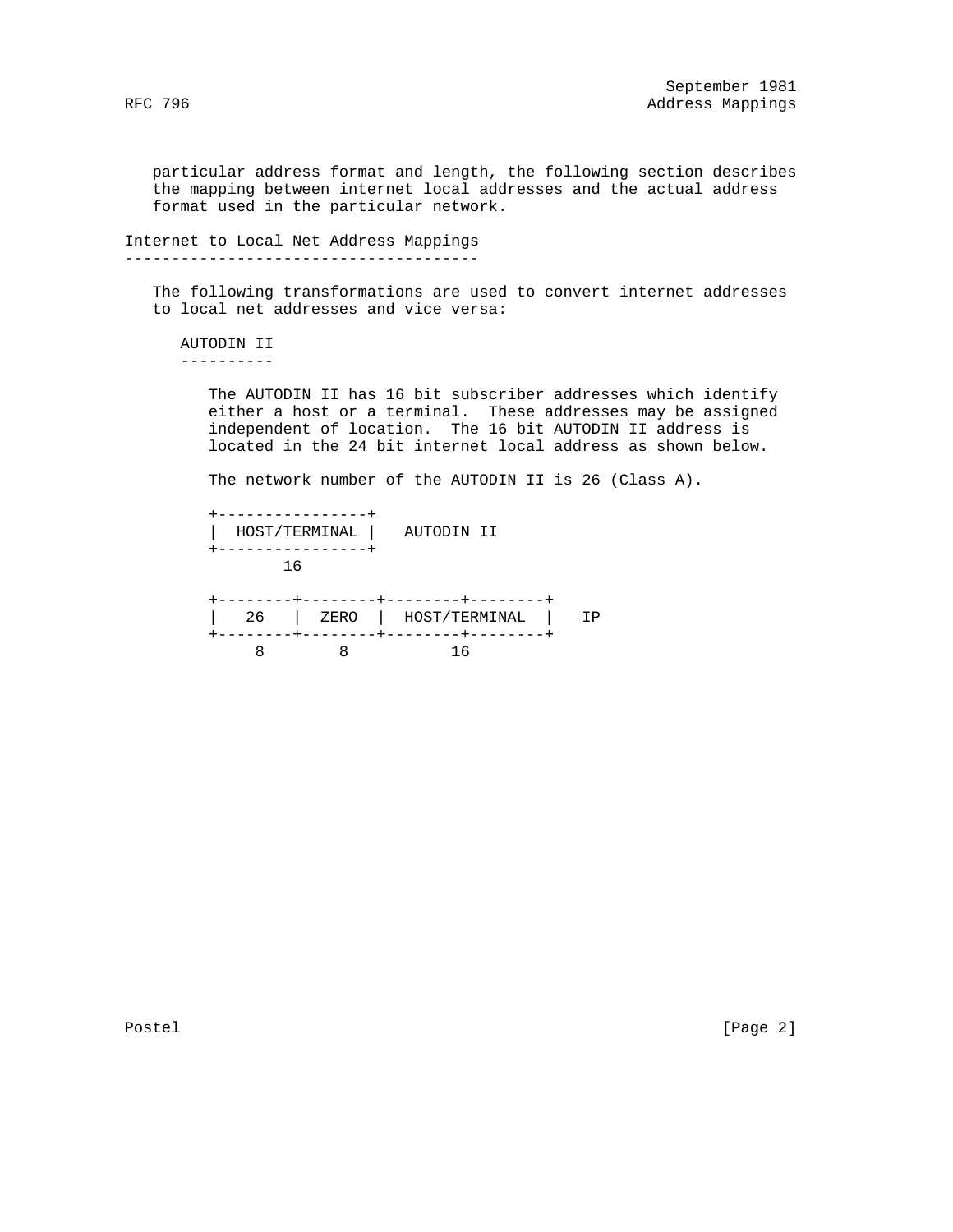# ARPANET

-------

 The ARPANET (with 96 bit leaders) has 24 bit addresses. The 24 bits are assigned to host, logical host, and IMP leader fields as illustrated below. These 24 bit addresses are used directly for the 24 bit local address of the internet address. However, the ARPANET IMPs do not yet support this form of logical addressing so the logical host field is set to zero in the leader.

The network number of the ARPANET is 10 (Class A).



## DCNs

----

 The Distributed Computing Networks (DCNs) at COMSAT and UCL use 16 bit addresses divided into an 8 bit host identifier (HID), and an 8 bit process identifier (PID). The format locates these 16 bits in the low order 16 bits of the 24 bit internet address, as shown below.

 The network number of the COMSAT-DCN is 29 (Class A), and of the UCL-DCN is 30 (Class A).



Postel [Page 3]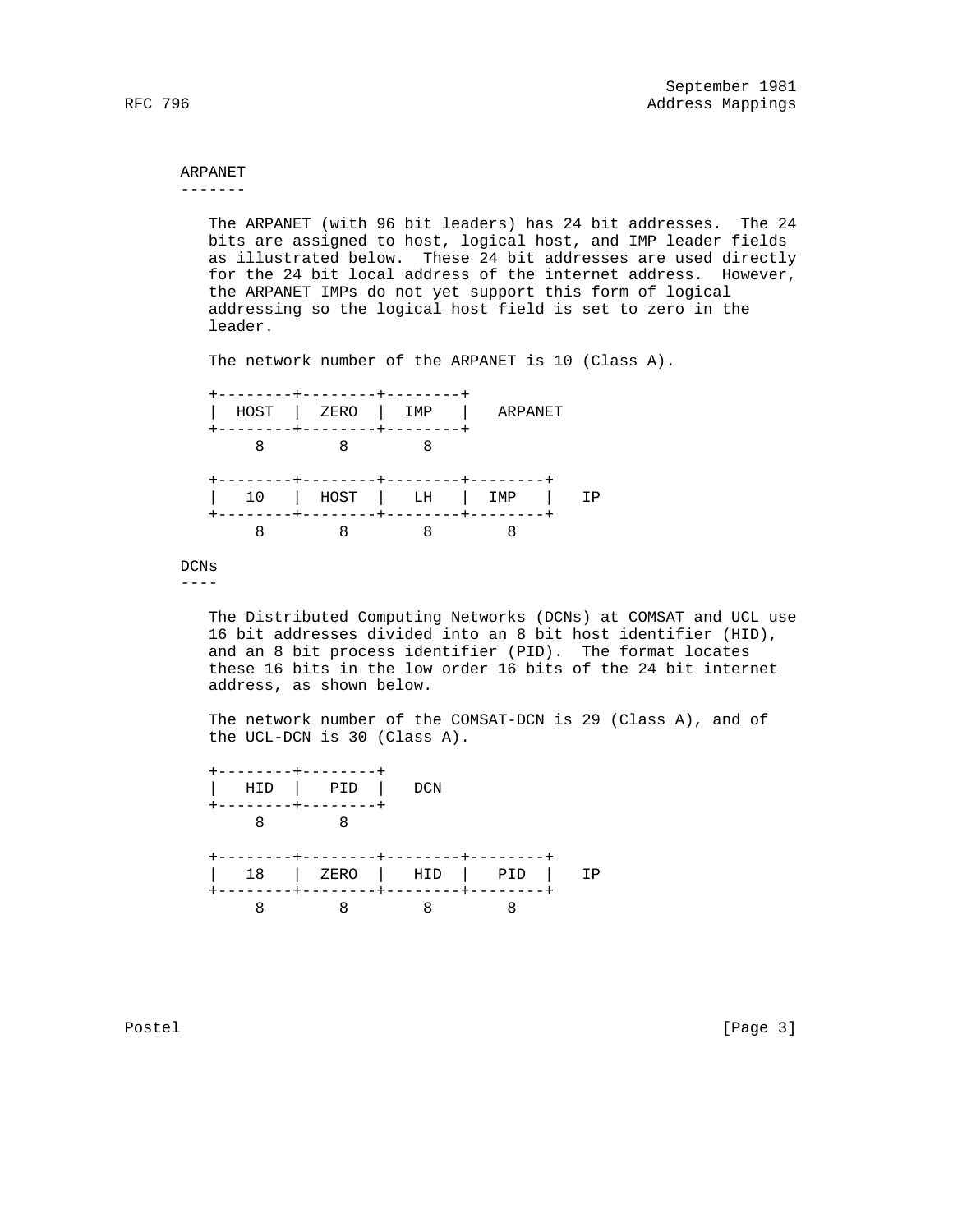EDN ---

> The Experimental Data Network at the Defense Communication Engineering Center (DCEC) uses the same type of addresses as the ARPANET (with 96 bit leaders) and has 24 bit addresses. The 24 bits are assigned to host, logical host, and IMP leader fields as illustrated below. These 24 bit addresses are used directly for the 24 bit local address of the internet address. However, the IMPs do not yet support this form of logical addressing so the logical host field is set to zero in the leader.

The network number of the EDN is 21 (Class A).

| . - - - - - - - + - - - - - - - - + -                               | - - - - - - - -   |                    |  |
|---------------------------------------------------------------------|-------------------|--------------------|--|
| HOST   ZERO   IMP<br>. - - - - - - - <del>+</del> - - - - - - - - - | . _ _ _ _ _ _ _ . | EDN                |  |
|                                                                     |                   |                    |  |
| --------+--------+-------+<br>21   HOST   LH   IMP                  |                   | -------<br>------- |  |
|                                                                     |                   |                    |  |

## LCSNET

------

 The LCS NET at MIT's Laboratory for Computer Science uses 32 bit addresses of several formats. Please see [3] for more details. The most common format locates the low order 24 bits of the 32 bit LCS NET address in the 24 bit internet local address, as shown below.

The network number of the LCS NET is 18 (Class A).

 +--------+--------+--------+ | SUBNET |RESERVED| HOST | LCSNET +--------+--------+--------+ 8 8 8 +--------+--------+--------+--------+ | 18 | SUBNET |RESERVED| HOST | IP +--------+--------+--------+--------+ 8 8 8 8

Postel [Page 4]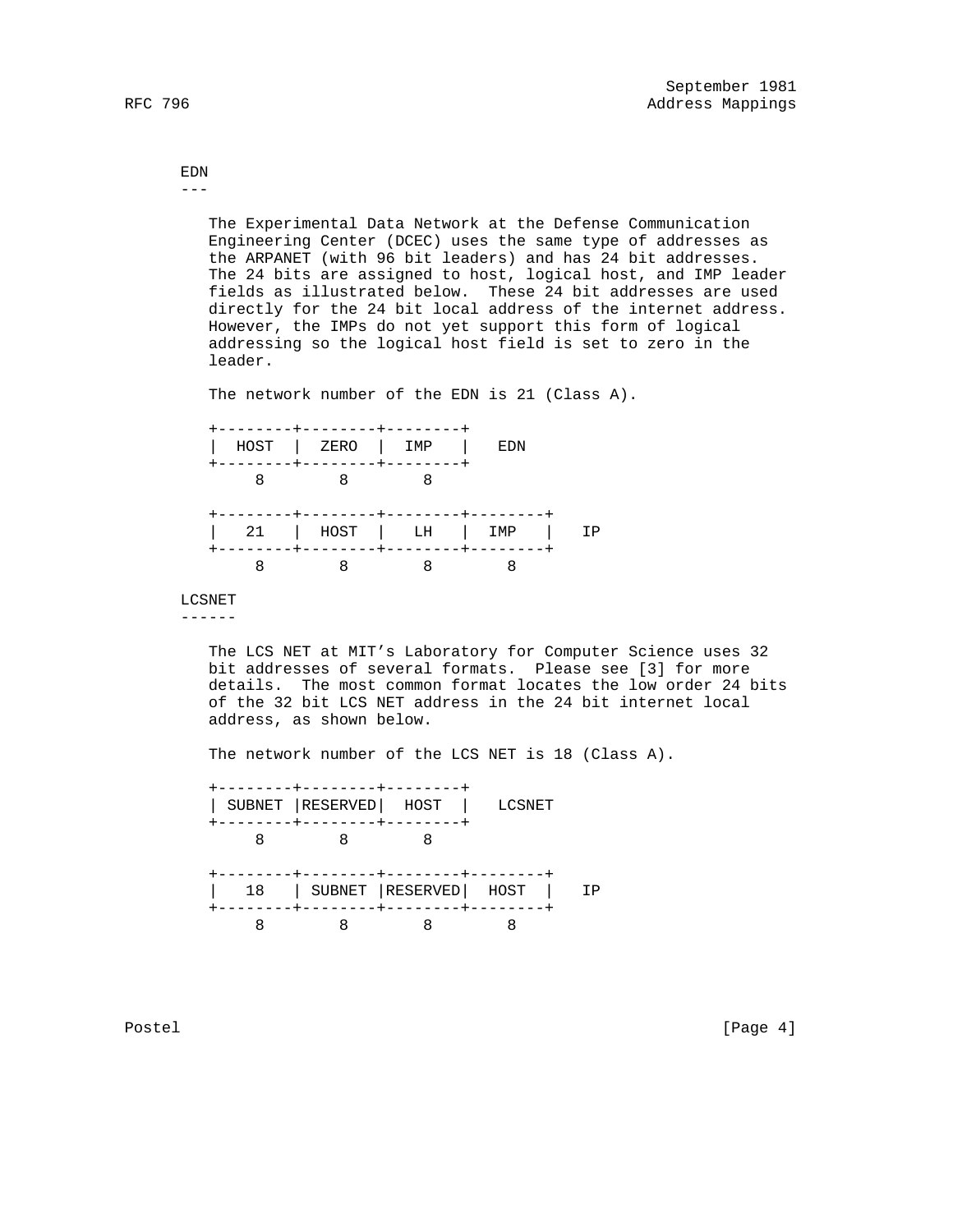#### PRNET -----

 The Packet Radio networks use 16 bit addresses. These are independent of location (indeed the hosts may be mobile). The 16 bit PRNET addresses are located in the 24 bit internet local address as shown below.

The network numbers of the PRNETs are:

| BBN-PR<br>$SF-PR-1$<br>SILL-PR<br>$SF-PR-2$<br>BRAGG-PR<br>$DC-PR$ |           | $1$ (Class A)<br>2 (Class A)<br>5 (Class A)<br>$6$ (Class A)<br>9 (Class A)<br>$20$ (Class A) |            |    |
|--------------------------------------------------------------------|-----------|-----------------------------------------------------------------------------------------------|------------|----|
| HOST<br>16                                                         |           |                                                                                               | PRNET      |    |
| net<br>8                                                           | ZERO<br>8 |                                                                                               | HOST<br>16 | ΙP |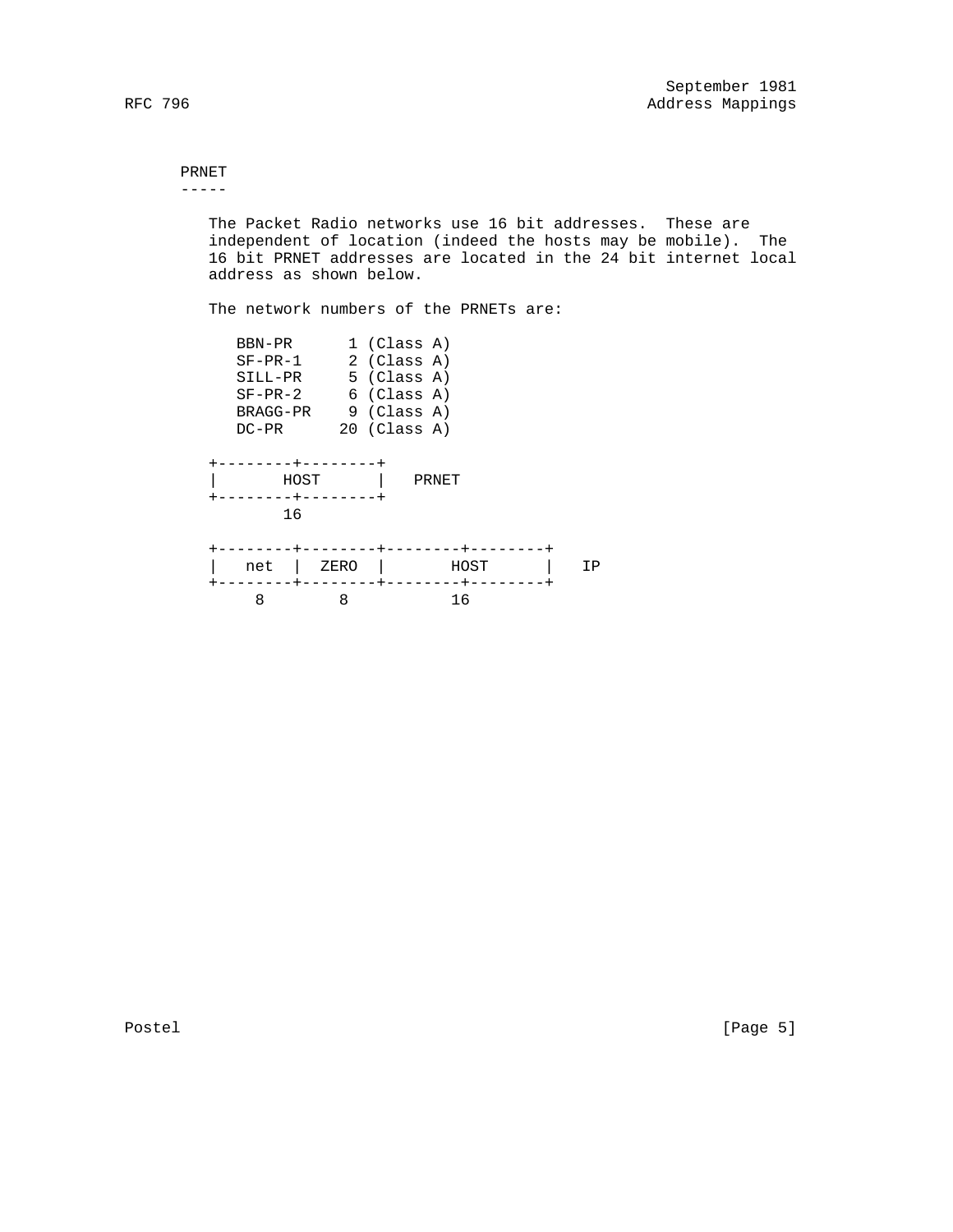#### SATNET ------

 The Atlantic Satellite Packet Network has 16 bit addresses for hosts. These addresses may be assigned independent of location (i.e., ground station). It is also possible to assign several addresses to one physical host, so the addresses are logical addresses. The 16 bit SATNET address is located in the 24 bit internet local address as shown below.

The network number of the SATNET is 4 (Class A).



### WBCNET

------

 The Wideband Communication Satellite Packet Network (WBCNET) Host Access Protocol (HAP) has 16 bit addresses for hosts. It is possible to assign several addresses to one physical host, so the addresses are logical addresses. The 16 bit WBCNET address is divided into a HAP Number field and a Local Address field, and is located in the 24 bit internet local address as shown below. Please see [2] for more details.

The network number of the WBCNET is 28 (Class A).



Postel [Page 6] [Page 6]